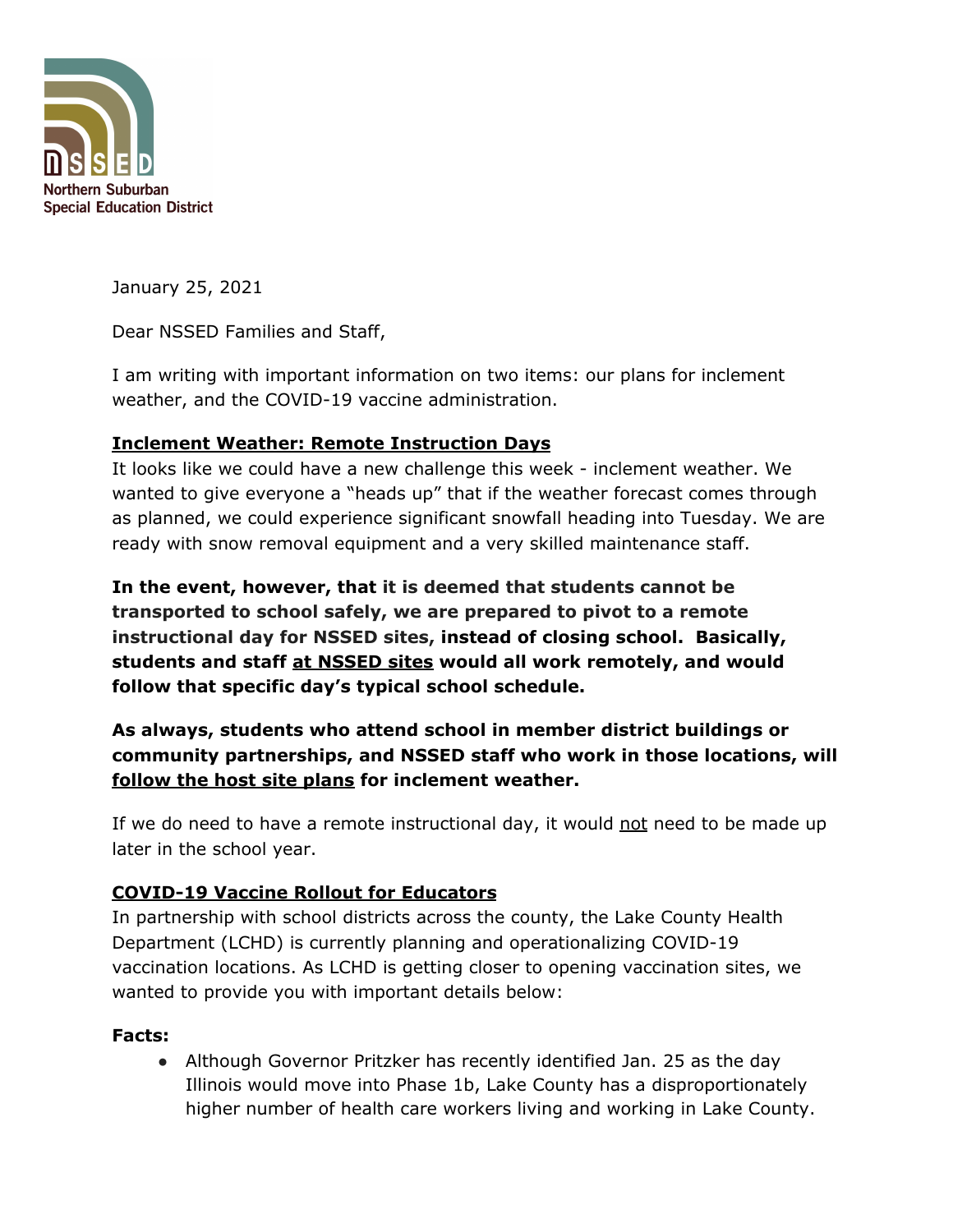LCHD will need an extra week to complete the vaccinations for health care workers and residents of long-term care facilities in Lake County.

- LCHD expects to begin the vaccination effort of educators in Phase 1b in early February. A Round Lake site will open first, and then 2-3 days later a Stevenson site will open.
- Scheduling will occur on a weekly basis through the **[AllVax](https://linkprotect.cudasvc.com/url?a=https%3a%2f%2fallvax.lakecohealth.org%2fs&c=E,1,AN8HmLnhG6QG7ubIB9sXArOdIhe8lBwZCEBvAhdz12MZk8dite-u-uxkslbU4HPB5ooZ0q4mqH2pRCsS-wTaQXzqRc4bLII2EarMY5j4dEXB5sQZkmUo3XuQ&typo=1)** portal. The number of appointments will be limited by the number of vaccines provided to LCHD by the Federal government and the State of Illinois for the upcoming week.
	- This means that everyone will not be able to sign up for an appointment right away/the first week. They will be opened as we receive the vaccine.
	- Please be patient and know that you will all be accounted for.
- LCHD is currently planning for vaccination sites to be available for scheduling Monday - Friday 2:00 PM - 9:00 PM. Weekend hours are to be determined.
- LCHD will be reserving the Moderna vaccine for educators in Lake County, primarily for storage and logistics reasons. Educators will be alerted via the AllVax system when they should schedule their 2nd dose (no earlier than 28 days after the first dose). Priority in scheduling will be given to those signing up for their 2nd dose.
- This includes anyone who works at a school including food service workers, teachers, bus drivers, teaching assistants and paraprofessionals, administrators, technology staff, custodial staff, and others that work in a school building that have not been vaccinated as part of 1a. Individuals who are part of 1a who are school staff, and have not yet had a vaccine can also receive the vaccine with this group.

### **What families and staff can do right now:**

- If you have not done so already, [register](https://linkprotect.cudasvc.com/url?a=https%3a%2f%2fallvax.lakecohealth.org%2fs&c=E,1,AN8HmLnhG6QG7ubIB9sXArOdIhe8lBwZCEBvAhdz12MZk8dite-u-uxkslbU4HPB5ooZ0q4mqH2pRCsS-wTaQXzqRc4bLII2EarMY5j4dEXB5sQZkmUo3XuQ&typo=1) on LCDH's AllVax portal, which will be used for scheduling when it becomes available.
	- Registration is open to anyone, families or staff, who live or works in Lake County
	- Educators, as you go through the registration process, identify yourself as a "frontline essential worker." Please be sure that you are entering your information accurately.
	- You will be notified on or before Jan 29th to log-in to the **[AllVax](https://linkprotect.cudasvc.com/url?a=https%3a%2f%2fallvax.lakecohealth.org%2fs&c=E,1,AN8HmLnhG6QG7ubIB9sXArOdIhe8lBwZCEBvAhdz12MZk8dite-u-uxkslbU4HPB5ooZ0q4mqH2pRCsS-wTaQXzqRc4bLII2EarMY5j4dEXB5sQZkmUo3XuQ&typo=1)** site and update your registration information to include Lake County PK-12 Staff.
	- All Lake County PK-12 staff will be able to choose either vaccination location, whichever is the most convenient.

As more information becomes available, we will share updates with you. If you have any general questions about the AllVax portal or the vaccine, [please](https://linkprotect.cudasvc.com/url?a=https%3a%2f%2fallvax.lakecohealth.org%2fs&c=E,1,9rK_qbGG_XJI8sbIxabZ8_mdC6lLUE4JJZBZ9sBtYa_RDwoTPDD-FkoWgi1mj5beTTn3E2zSUMdD5ChZYBahZ02fPTwlj9lWsrlIi1eQ9Rc0skGB&typo=1) visit the LCDH